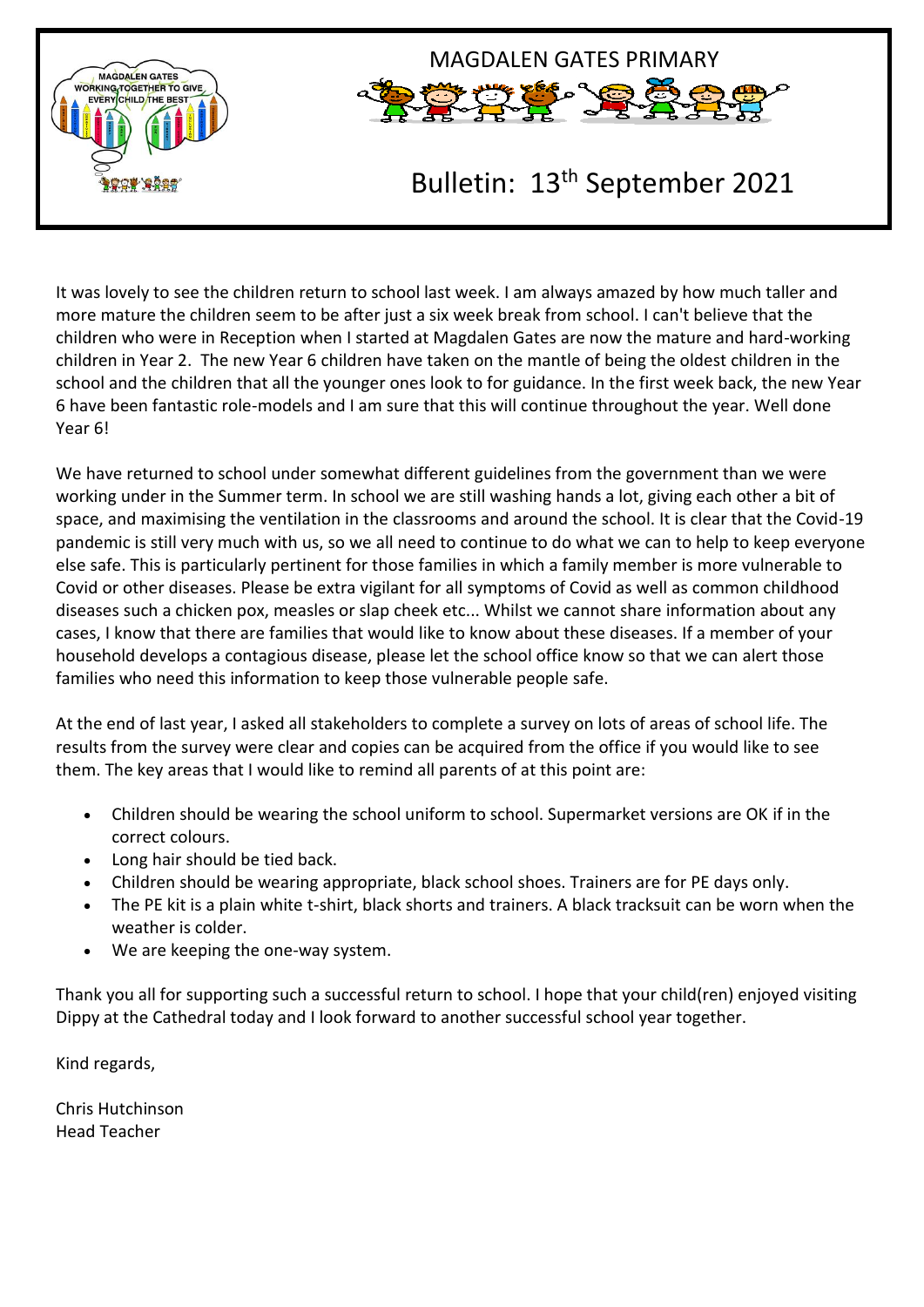## **ATTENDANCE**

Please ensure all children arrive at school between 8.30am and 8.45am. Registers will be taken at 8.45 am

Last Monday all parents should have received a copy of the school's legal intervention letter sent to them via email. If you have not received this letter, please let the office know as we may need to check that we have the correct contact email address for you. Please be reminded that no holiday requests during term time will be authorised.

#### **If your child is going to be absent from school, we ask that you advise the school as soon as possible.**

Parents/carers are able to leave a message on the schools absent line 01603 622675 – Option 1, or email the [office@magdalengates.co.uk](mailto:office@magdalengates.co.uk) direct. Please do leave us some detail about why your child is absent. This is more important than ever this year when dependent on symptoms we may suggest your child requires a PCR test. The office has previously been left messages where they have had to ring parents back to clarify why a pupil is "absent". For example - "my child is sick" – Could be through vomiting or 'sick' in has a temperature or cold symptoms. Thank you for your help in this matter.

## **CARERANGERS**

Calling all potential CareRangers!

At Magdalen Gates we have an amazing group of pupils we call our CareRangers. We meet regularly for a range of fun activities and are always on the lookout for more members. If you think you have a CareRanger or more than one in your family, please let us know.

How will you know? Also known in the wider world as Young Carers, family life will be a bit different due to the health needs of a close family member. These can be physical health issues or through a range of other causes including mental health, addiction or a parent caring for another relative even if they don't live in the same house.

We don't want to miss anyone out as we DO HAVE LOTS OF FUN!

Please don't be put off by thinking we talk about personal health issues publicly – we absolutely don't. CareRangers is a space to have fun and a break from any worries. The CareRangers staff are always able to spare some one-to-one time for our members if they would like a quiet chat, but that is just one aspect of what we do. We also celebrate the importance of the role of being part of a family where the caring side of life means another family member may need more time and attention than most people. Young Carers are awesome and we like to recognise that!

What to do if you think there's a CareRanger or two (or more!) in your midst - Call us! Speak to us! Wave or offer a virtual high five! CareRangers staff are – Mrs Chapman, Miss Arnull, Mrs Humphrys and Liz Howard

Liz Howard, who is also our school Parent Support Advisor, is at the school gate every Monday and Wednesdays or is available Monday to Thursday on 07944934976. Liz is always happy to set up a meeting/phone call.

**Important -** \*Even if your child or young person would prefer not to join in our activities, it's a great idea just to let us know of any extra challenges which affect family life so that we can be there for them if needed \*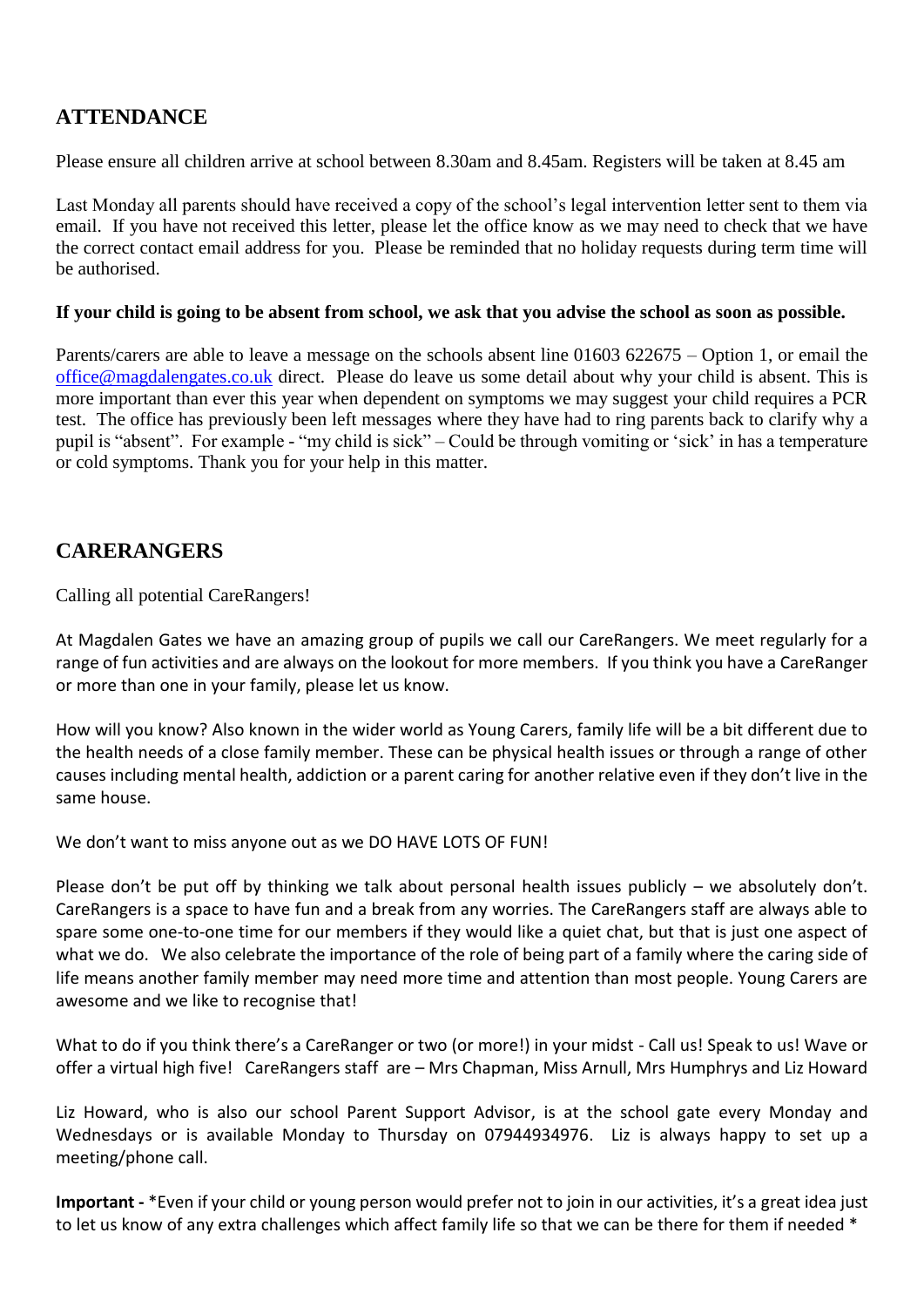## **LIBRARY NEWS**

Hello Everyone! Welcome back. I hope you all had a nice summer.

The library will be closed for a few weeks, whilst we level up and band the books in the KS2 library. We are matching all the library books to the banded books your child(ren) will be coming home with, so they are reading books at their correct level. But this does take a little while to do as we need to scan every book and we have over 3,000 books at Magdalen Gates, so please be patient with us.

Because books are important and fun to read, I understand that with the library closed you may be a bit frustrated with not getting a book to take home. We have found this amazing free app called "Epic Books for kids". This app has a wide range of stories to read and listen to. Please have a look through and find a story or comic to read. Please be aware that when you click on a book it will tell you the age rating of the story. Please keep this in mind and only read books that are age appropriate. The highest age rating is 12 years old. To log on:-

- Click on the student/educators section
- Enter class code gye8229
- Click on your year group
- Enter the pin (this will be found on your Tapestry page)

Please either leave a message on Tapestry or send the office a message if you need help in any way to access it. I will get back to you as soon as possible.

#### <https://www.getepic.com/sign-in>

[Instantly access over 40,000 of the best books & videos for kids on](https://www.getepic.com/sign-in)  Epic - [Epic | The Leading Digital Library for Kids | Unlimited Access](https://www.getepic.com/sign-in)  [to 40,000 of the Best Children's Books & Learning Videos](https://www.getepic.com/sign-in)

Epic is the leading digital reading platform—built on a collection of 40,000+ popular, high-quality books from 250+ of the world's best publishers—that safely fuels curiosity and reading confidence for kids 12 and under. www.getepic.com

#### **LIBRARY FOR OUR NEW EYFS PARENTS**

Just to let you know, you are not forgotten! We will start up library sessions for your child after the October half term. But we have also set up a link for you to use on the Epic Books for Kids app.

#### **ASTHMA IN SCHOOL**

If your child suffers from asthma and you have not received an asthma letter, please can you speak to the school office and we will send your child home with one for you to sign and return. It is really important that your child has their inhaler in school at all times and please remember to check that it is in date. All inhalers must be sent into school in a named box (Tupperware container for example)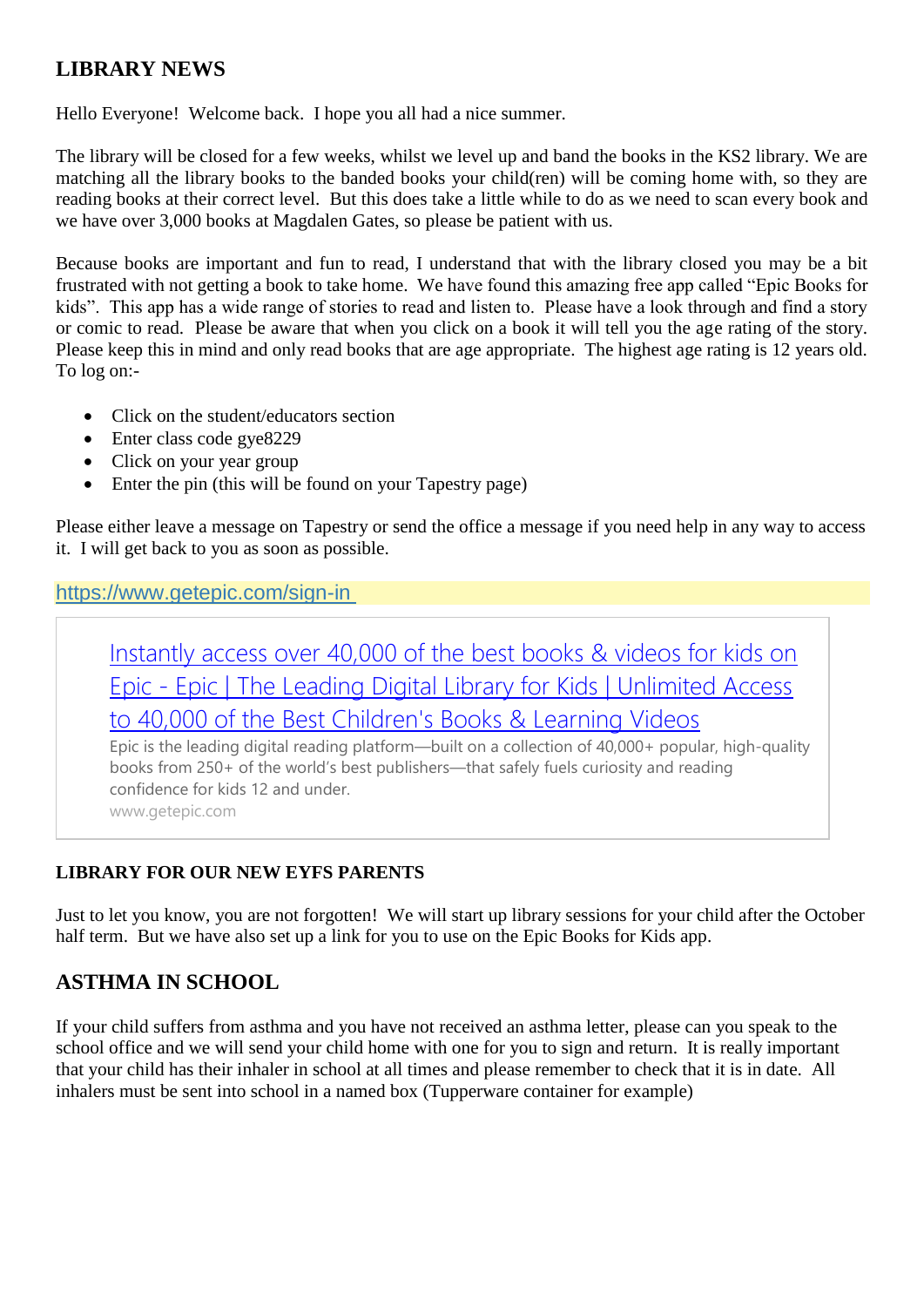# **MORNING AND AFTER SCHOOL CLUB –**

We wanted to remind parents about the Morning club at Magdalen Gates. For £2 per day, children can be dropped off at the main school hall from 7:45am and will be taken to their classes at 8.30am. Please note there is no breakfast provided.

The After School Club operates in the packed lunch hall from 3:15 to 5:40pm. All children are collected from their classes and walked to after school club together. A full session is from 3.15pm to 5.40pm, and we offer a stay and play session from 3.15pm to 4.15pm which is £3.75.

Please press the buzzer on arrival and a member of staff will bring your child out to you.

To book a place, parents are required to register their child first. There are paper copies of the Registration Form available from the school office. Once registered you will be able to book via Schoolmoney.

If you have any queries or questions about either of the clubs you can always email Karen Orford direct at [magdalengatesoutofschoolclub55@yahoo.com](mailto:magdalengatesoutofschoolclub55@yahoo.com)

## **DIPPY ON TOUR**



This Monday, all pupils from Yr1 to Yr6 will be walking to Norwich Cathedral to see Dippy! We are sure you will hear all about it this evening! We would especially like to thank those parents and grandparents who after a "can you help?" call out, volunteered to come along and enabled this visit to happen – THANK YOU EVERYONE.

# **LOST PROPERTY**

We have had many requests for lost jumpers and hats already and it's only the start of week 2! EYFS and KS1 parents - PLEASE, please label all your child(ren)s clothing that comes into school. There is a much better chance that clothing can be reunited with its rightful owner if it is named and labelled.

## **IMPORTANT ALL PARENTS/CARERS - FLU VACCINATION FOR ALL YEARS**



Nurses from the school flu Immunisation team will be visiting Magdalen Gates Primary School on the afternoon of Monday 11<sup>th</sup> October.

On Tuesday of this week  $(14<sup>th</sup>$  Sept) ALL PUPILS will be bringing home an information letter provided by the immunisation team seeking parental consent for your child to have the nasal flu vaccination.

The consent form is also available on NHS England's website [www.schoolvaccination.uk](http://www.schoolvaccination.uk/) – In addition, more information about the vaccine can be obtained using the link <https://www.nhs.uk/conditions/vaccinations/child-flu-vaccine-questions-and-answers/>

#### **Whether you consent or not to your child having the nasal flu vaccine, it is the expectation that all parents/carers should sign the form as requested- Yes OR No and return to school. It is important that you return the form even if you do not want your child to have the vaccine.**

We will send out reminders for the consent return, but would hope that the office staff will not have to use precious work time on chasing parents for these. Thank you for your co-operation.